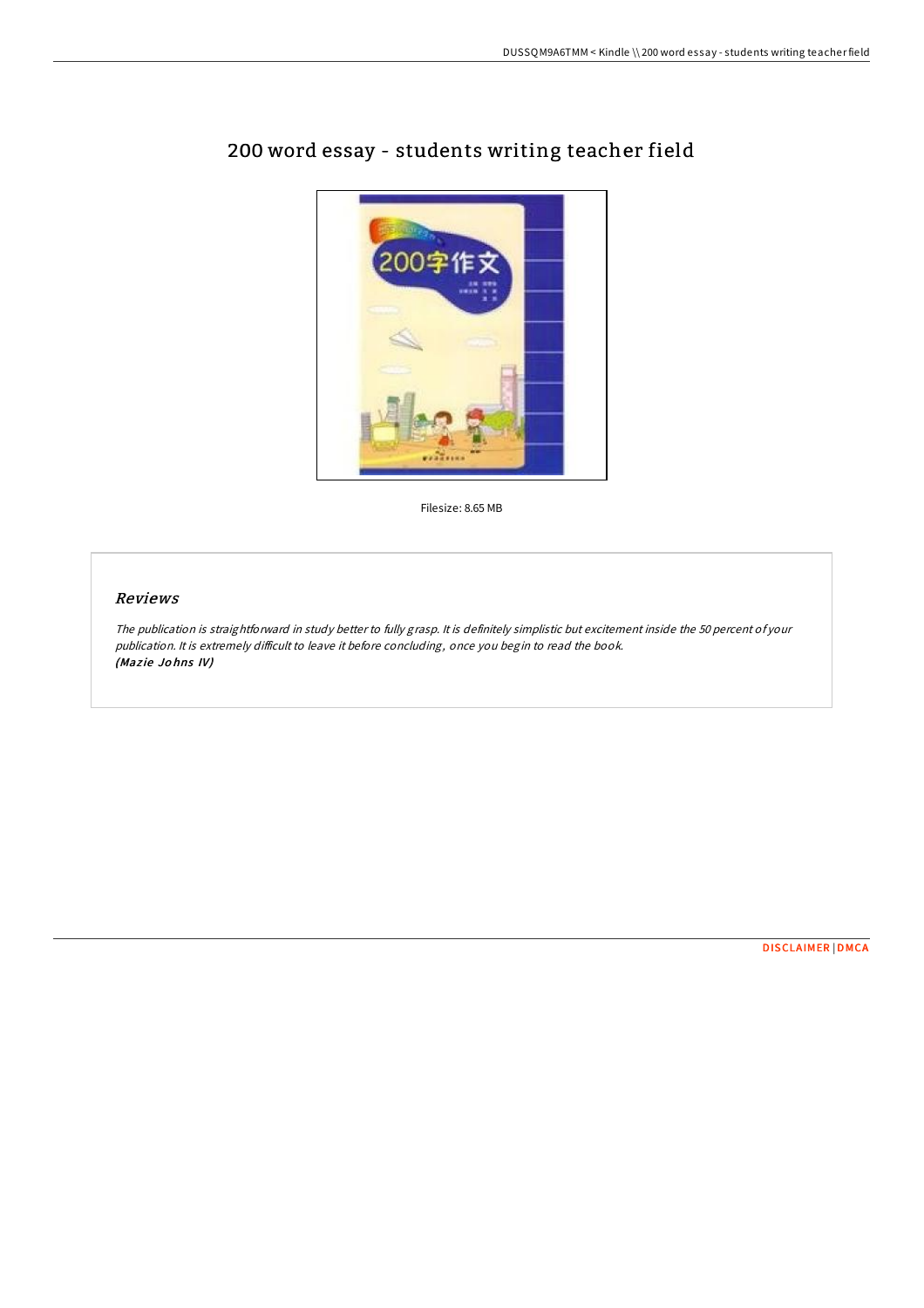## 200 WORD ESSAY - STUDENTS WRITING TEACHER FIELD



paperback. Book Condition: New. Ship out in 2 business day, And Fast shipping, Free Tracking number will be provided after the shipment.Pages Number: 148 Publisher: Shanghai Far East Publishing House Pub. Date :2010-5-1. Writing is the most personality traits of mental labor. and primary language of teaching writing is an important part of teaching. but also improve their overall quality. solid foundation an important teaching activities. Why is the teaching of writing always get out of high-consumption inefficiency of the cycle why our students have always had a fear of writing this psychology course teaching with our current understanding of the teaching content. teaching methods and so on. however. more Importantly. we tend to ignore the writing of students to stimulate interest and their writing ability. Only the details from start teaching in a planned. systematic. purposeful writing ability of students. in order to improve the effectiveness of teaching writing. Writing ability of students to collect materials. mainly refers to the ability of (observation. the accumulation of material and imagination). the ability to organize material (choice of capacity and more capacity). language ability (stylistic rules and layout capabilities and the ability of words and sentences). the ability to modify the article (weighing capacity of words. add or delete capability. ability to adjust the level). the article shows the capacity (ability to communicate and publish capabilities). Effectively improve the writing ability of students, the key is to learn to design common writing style of teaching elementary school. We know that the primary style of writing common types include: narrative. is charged to the person. narrative. paint a portrait. tilting of the article. to describe the main room with the description. discussions. lyric and other practices; illustrate the text. is mainly used for the characteristics of things or common sense. nature. shape....

Read 200 word essay - students [writing](http://almighty24.tech/200-word-essay-students-writing-teacher-field.html) teacher field Online E Do wnload PDF 200 word essay - students [writing](http://almighty24.tech/200-word-essay-students-writing-teacher-field.html) teacher field